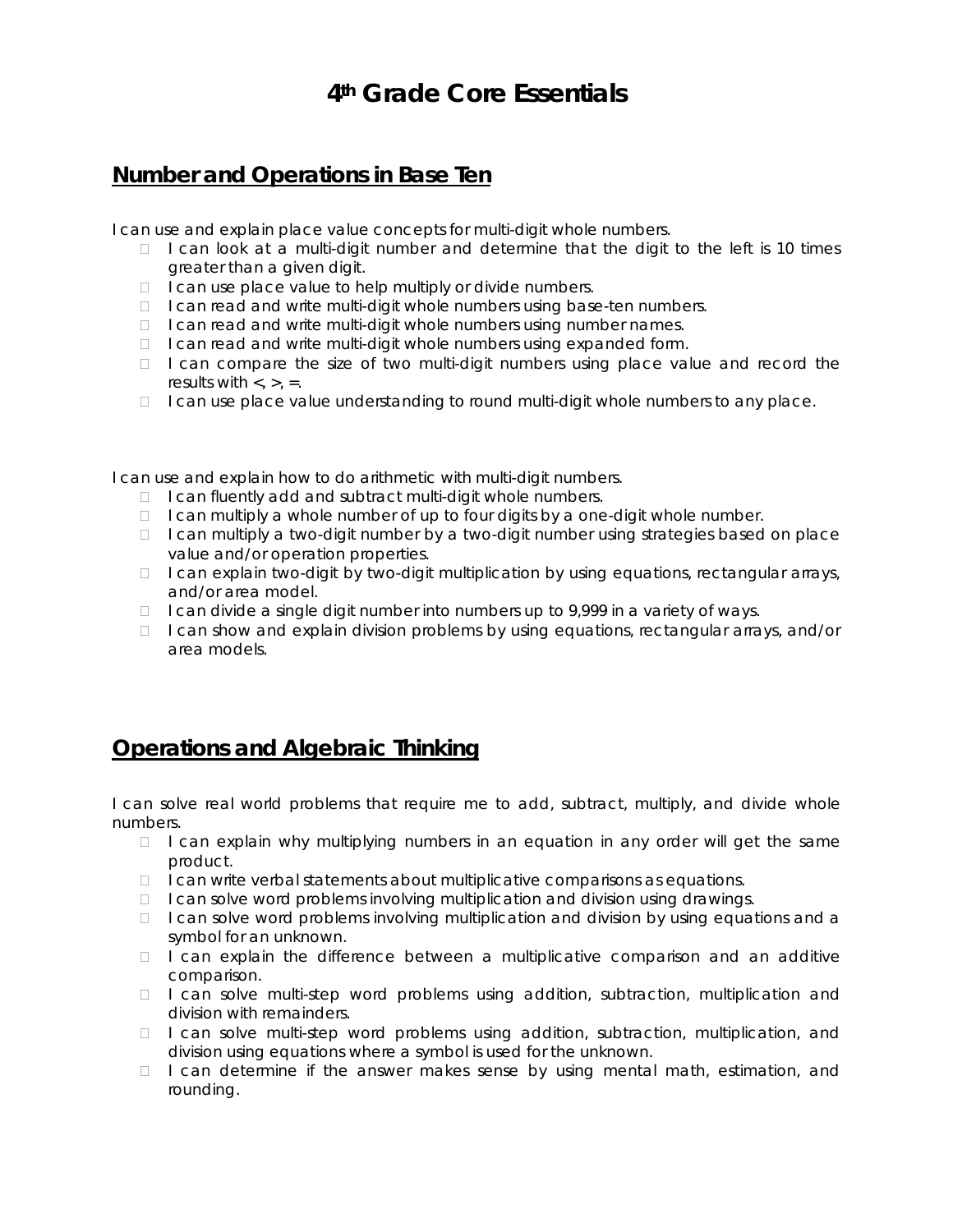I can explain how multiples and factors are related and used.

- I can find all factor pairs for a whole number between 1 and 100.
- $\Box$  I can show how a whole number is a multiple of each of its factors.
- $\Box$  I can determine if a whole number between 1 and 100 is a multiple of a one digit number.
- $\Box$  I can determine the numbers between 1 100 that are composite.
- $\Box$  I can determine the numbers between 1 100 that are prime.

I can create and explain various number and shape patterns.

- $\Box$  I can generate a number pattern that follows a given rule.
- $\Box$  I can generate a shape pattern that follows a given rule.
- $\Box$  I can look at a number pattern and determine additional pattern found within the sequence.
- $\Box$  I can look at a shape pattern and determine additional patterns found within the sequence.

#### **Numbers and Operations – Fractions**

I can order fractions and explain when they are equivalent.

- $\Box$  I can create and explain equivalent fractions using visual models.
- $\Box$  I can create and explain equivalent fractions even though the number and size of the parts of the fraction may change.
- □ I can compare two fractions by creating common numerators or common denominators.
- $\Box$  I can compare two fractions using a benchmark fraction.
- $\Box$  I can explain why fraction comparisons are only valid when they refer to the same whole.
- I can correctly record the comparison of fractions using  $\langle x, y \rangle = 0$ , and I can defend my answers.
- $\Box$  I can explain the concepts of adding and subtracting fractions with like denominators.
- $\Box$  I can decompose (break down) a fraction into a sum of fractions with the same denominator in more than one way.
- $\Box$  I can decompose (break down) a fraction into a sum of fractions with the same denominator and justify my answer using a visual fraction model.
- $\Box$  I can add mixed numbers with like denominators using a variety of strategies.
- $\Box$  I can subtract mixed numbers with like denominators using a variety of strategies.

I can use and explain unit fractions and relate what I know about arithmetic of whole numbers to the arithmetic of unit fractions.

- $\Box$  I can solve real-world problems involving addition of fractions.
- $\Box$  I can solve real-world problems involving subtraction of fractions.
- $\Box$  I can explain how a fraction  $a/b$  is a multiple of  $1/b$ .
- □ I can explain how multiplying a whole number times a fraction can be changed to a whole number times a unit fraction.
- $\Box$  I can use a visual fraction model to justify multiplying a fraction by a whole number.
- $\Box$  I can solve word problems involving multiplication of a fraction by a whole number using visual fraction models and equations.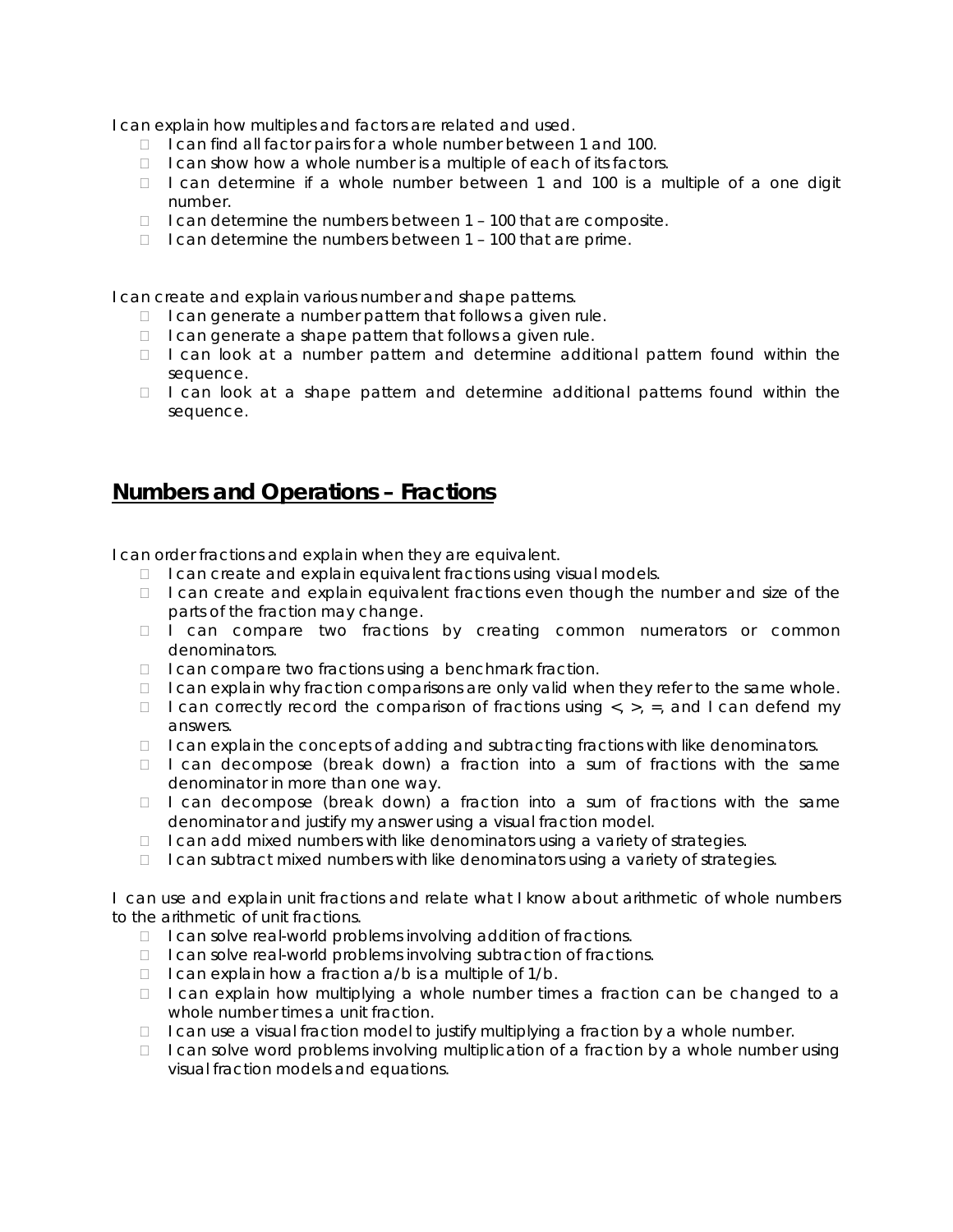I can change fractions with denominators of 10 or 100 to decimals and can explain how these decimals differ in size.

- I can write fractions with denominators of 10 to equal fractions with denominators of 100.
- $\Box$  I can add two fractions with the denominators of 10 and 100.
- $\Box$  I can write a fraction with denominators of 10 or 100 as decimals.
- $\Box$  I can locate a decimal on a number line.
- $\Box$  I can compare two decimals, explain my reasoning, and record the results using  $\langle , \rangle$ , =.
- $\Box$  I can explain that comparisons between two decimals are only valid when they refer to the same whole.

#### **Measurement and Data**

I can explain how unit size affects the measurement and can solve real world problems involving measurement, perimeter, and area.

- $\Box$  I can explain the relative sizes of units within the same system.
- $\Box$  I can translate the larger units into equivalent smaller units.
- $\Box$  I can record measurement equivalence in a two column table or as number parts.
- $\Box$  I can solve real-world problems that require arithmetic with distances, liquid volumes, masses, time, and money.
- $\Box$  I can use the four operations to solve word problems using simple fractions and decimals.
- $\Box$  I can use the four operations to solve word problems expressing measurements given in a larger unit in terms of a smaller unit.
- $\Box$  I can use number lines and diagrams to illustrate solutions.
- $\Box$  I can solve real-world problems involving the perimeter of rectangles.
- $\Box$  I can solve real-world problems involving the area of rectangles.
- I can make a line–plot to display a set of data in fractions measured to the nearest  $\mathcal{V}_2$ ,  $\mathcal{V}_4$ , or 1/8 units.
- $\Box$  I can use information from a line plot to solve problems involving addition and subtraction of fractions.

I can draw, measure, and explain different concepts of angles.

- $\Box$  I can explain how an angle is made of two rays with common endpoints.
- $\Box$  I can explain how an angle is measured by its reference to a circle.
- $\Box$  I can define and explain a "one-degree angle" and how it is used to measure angles.
- $\Box$  I can explain how the measure of an angle is a multiple of the "one-degree" angle.
- $\Box$  I can use a protractor to measure whole degree angles.
- $\Box$  I can draw and angle of specified size, using a protractor.
- $\Box$  I can explain how when angles are joined in non-overlapping parts, the total measure is the sum of the parts.
- □ I can solve real-world problems involving addition and/or subtraction to find unknown angles on a diagram.